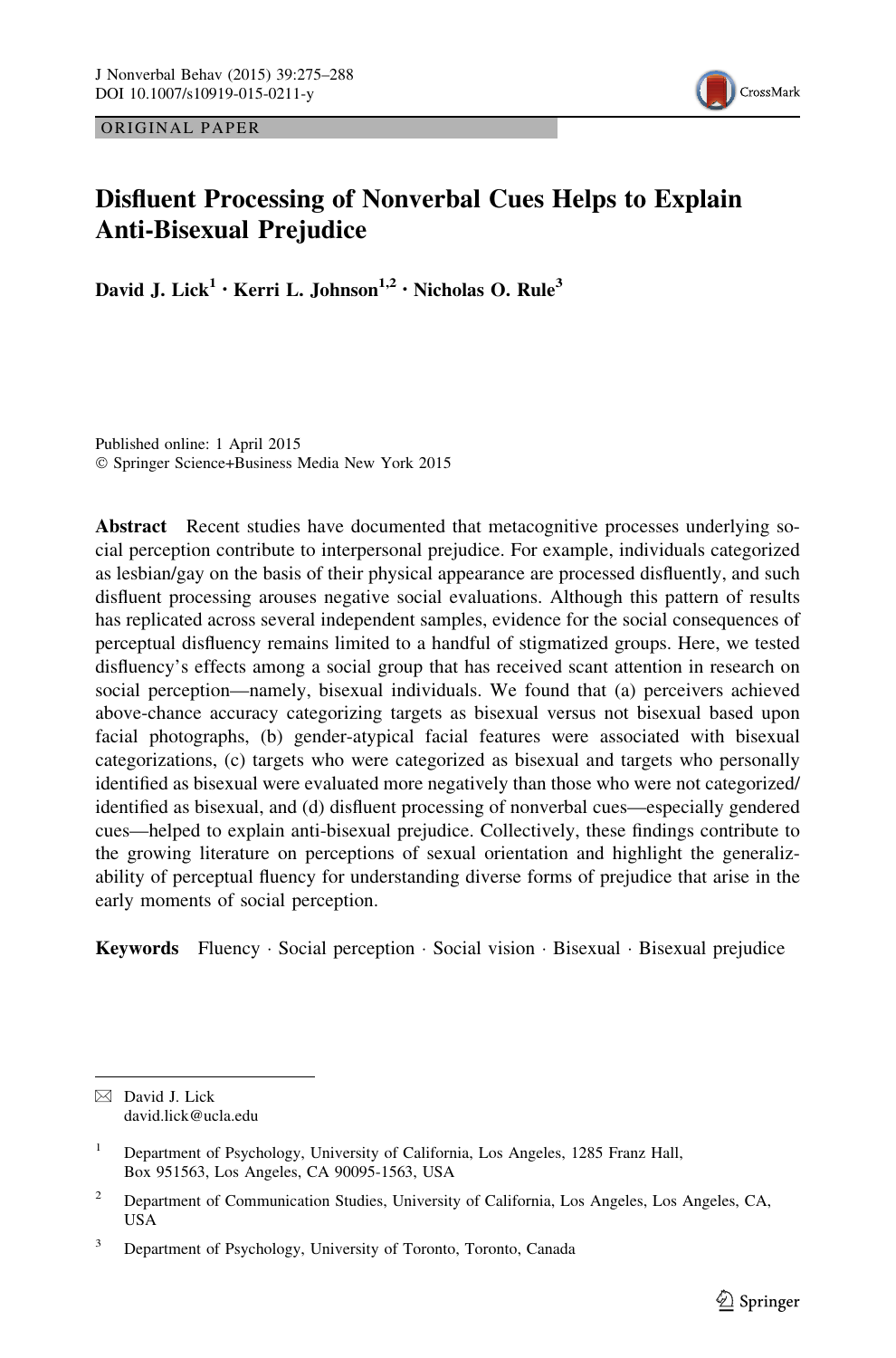# Introduction

Despite some progress, sexual minorities continue to experience prejudice at epidemic rates around the globe (Katz-Wise and Hyde [2012](#page-12-0)). Classic theoretical work suggest that this prejudice persists, at least in part, because it is rooted in the basic social cognitive processes that guide human perception (Allport [1954](#page-11-0)). Building upon these insights, recent studies pinpointed perceptual disfluency—the difficulty that occurs while processing some social stimuli—as a proximal factor that gives rise to prejudice. For example, people believed to be lesbian/gay are difficult to categorize on the basis of their nonverbal features, and such disfluent processing spawns prejudiced evaluations (Lick and Johnson [2013\)](#page-12-0).

Because perceptual disfluency only recently emerged as a mechanism underlying interpersonal prejudice, evidence for its social consequences is limited to a few publications (see Lick and Johnson in press). It therefore remains unclear whether fluency's social impacts generalize broadly, helping to explain diverse forms of prejudice that arise on the basis of nonverbal cues. To examine this possibility, the current study tested the role of perceptual disfluency in prejudice against a group that has received scant attention in social perception research—namely, bisexual individuals. Below, we provide a brief introduction to the existing literatures on perceptual fluency and anti-bisexual prejudice in order to motivate our test of disfluent processing as a mechanism driving anti-bisexual prejudice.

### Perceptual Fluency and Evaluative Judgments

Perceptual fluency describes the ease with which perceivers can identify salient features of a stimulus (Reber et al. [2004](#page-12-0)). Fluent processing is considered easy on the mind, marked by swift and seamless progress toward stimulus recognition and judgment. Disfluent processing is considered hard on the mind, marked by slow and effortful progress toward stimulus recognition and judgment (Winkielman et al. [2006](#page-13-0)). Although fluency is determined by myriad experiential factors ranging from frequency of exposure to visual clarity, these various sources of fluency were recently united under a common theory (Alter and Oppenheimer [2009\)](#page-11-0). According to this meta-theory, fluency guides evaluative judgments of diverse stimuli regardless of its origins. For example, fluently named stocks (e.g., Flinks, Tanley) outperform disfluently named stocks (e.g., Safxter, Xagibdan; Alter and Oppen-heimer [2006\)](#page-11-0), and fluently processed visual stimuli (e.g., geometric dot patterns) garner higher likeability ratings relative to disfluently processed visual stimuli (e.g., randomly generated dot patterns; Winkielman et al. [2006](#page-13-0)). Moreover, relative to disfluent processing, fluent processing leads perceivers to evaluate art more favorably (Belke et al. [2010\)](#page-12-0), deem instructions simpler to complete (Song and Schwarz [2008](#page-13-0)), rate food additives as less risky (Song and Schwarz [2009\)](#page-13-0), and believe currencies to be more valuable (Alter and Oppenheimer [2008](#page-11-0)). Fluency therefore guides evaluative judgments of diverse stimuli in a remarkably consistent manner.

The breadth of domains in which fluency impacts judgments recently inspired predictions that it might also affect social outcomes, including prejudiced evaluations of other people (Lick and Johnson in press). Some preliminary findings support this possibility. In one study, participants first imagined the experiences of a target who either migrated or did not migrate across groups before indicating how much they liked the target. Participants ultimately disliked migrant targets more than non-migrant targets, partly because they reported difficulty imagining migrants' experiences (Rubin et al. [2010\)](#page-12-0). In another study,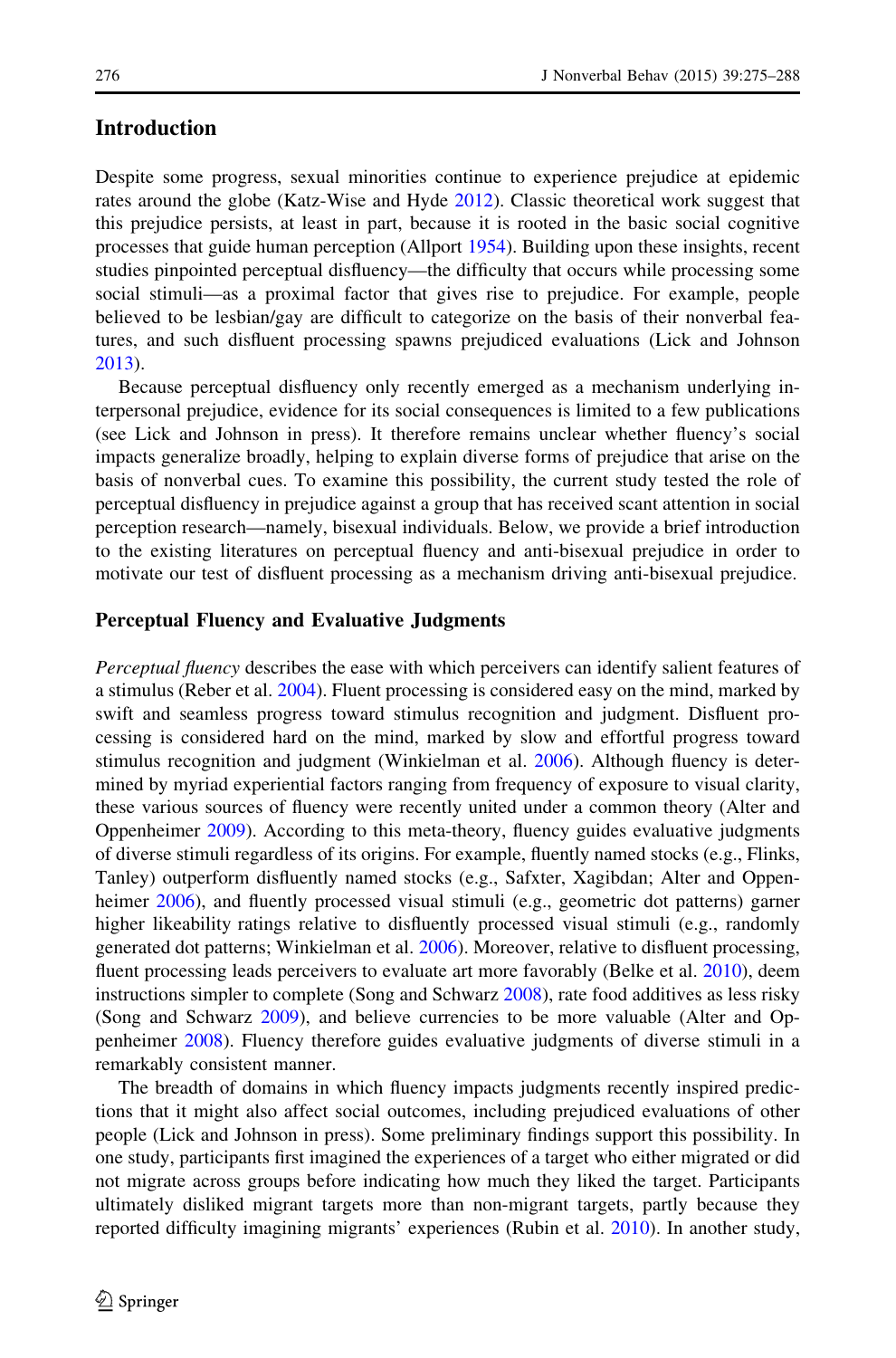participants indicated that they liked hypothetical targets with fluent surnames (e.g., Mr. Smith) more than hypothetical targets with disfluent surnames (e.g., Mr. Colquhoun; La-ham et al. [2012\)](#page-12-0). In a third study, participants found the accented speech of non-native language speakers more difficult to process than the speech of native language speakers, and these processing deficits compromised the perceived credibility of non-native speakers (Lev-Ari and Keysar [2010](#page-12-0)).

Although the aforementioned work indicates that perceptual fluency predicts social evaluations, the findings are restricted to hypothetical targets and linguistic cues. The impact of perceptual fluency during everyday social interactions in which observers form impressions of others based upon nonverbal features remains less clear. Still, there is some reason to believe that the fluency of processing nonverbal cues directs social evaluations. Indeed, theoretical work suggests that faces that fall far from a category prototype are less attractive than faces that fall closer to a category prototype, perhaps because those further from the prototype are harder to process (Potter and Corneille [2008](#page-12-0)). Recent empirical studies provide further support for this possibility. For example, Lick and Johnson ([2013](#page-12-0)) found that faces categorized as lesbian/gay were evaluated more negatively than faces categorized as straight, in part because faces categorized as lesbian/gay exhibited genderatypical nonverbal cues that made them difficult to categorize. Similar effects did not emerge for racial minority targets, suggesting that disfluent processing may have its strongest influence on judgments of relatively ambiguous identities. Halberstadt and Winkielman ([2014;](#page-12-0) Studies 3 and 4) found additional support for these claims, insofar as fluency affected evaluations of perceptually ambiguous racial groups. Specifically, biracial face composites were rated as less attractive and elicited less positive affect than monoracial faces when perceivers experienced difficulty classifying the faces' component races.

Thus, recent studies suggest that the fluency with which people process perceptually ambiguous targets' social identities guides first impressions. Specifically, targets that are difficult to categorize on the basis of their nonverbal features tend to be met with negative social evaluations. Although extant data support these claims, however, stronger conclusions await demonstrations with other groups. Indeed, recent concerns about replication in the social sciences necessitate extensions of existing theory to new populations of both targets and perceivers (Yong [2012\)](#page-13-0). Here, we tested the role of perceptual fluency in social evaluations of a different perceptually ambiguous group that is the target of prejudice bisexual individuals.

#### Bisexual Individuals as a Population of Interest

We focused our investigation on bisexual targets for three reasons. First, previous research suggests that fluency may be most useful for understanding evaluations of perceptually ambiguous identities (Lick and Johnson in press). Testing the generalizability of this effect therefore requires replication with groups that face prejudice on the basis of relatively concealable identities. Bisexuality is indeed presumed to be more concealable than many other social identities (e.g., race and sex; Frable et al. [1998](#page-12-0)), yet it remains theoretically distinct from the categories lesbian/gay (Eliason [2001\)](#page-12-0). Thus, studying bisexual targets provides a logical extension of previous work that documented fluency as a predictor of anti-gay prejudice.

The second reason we focused on bisexual individuals is because they experience startling rates of prejudice across the lifespan (Israel and Mohr [2004](#page-12-0)). In fact, data from one national probability sample revealed that heterosexual adults express more prejudice against bisexual individuals than they do against all other stigmatized groups aside from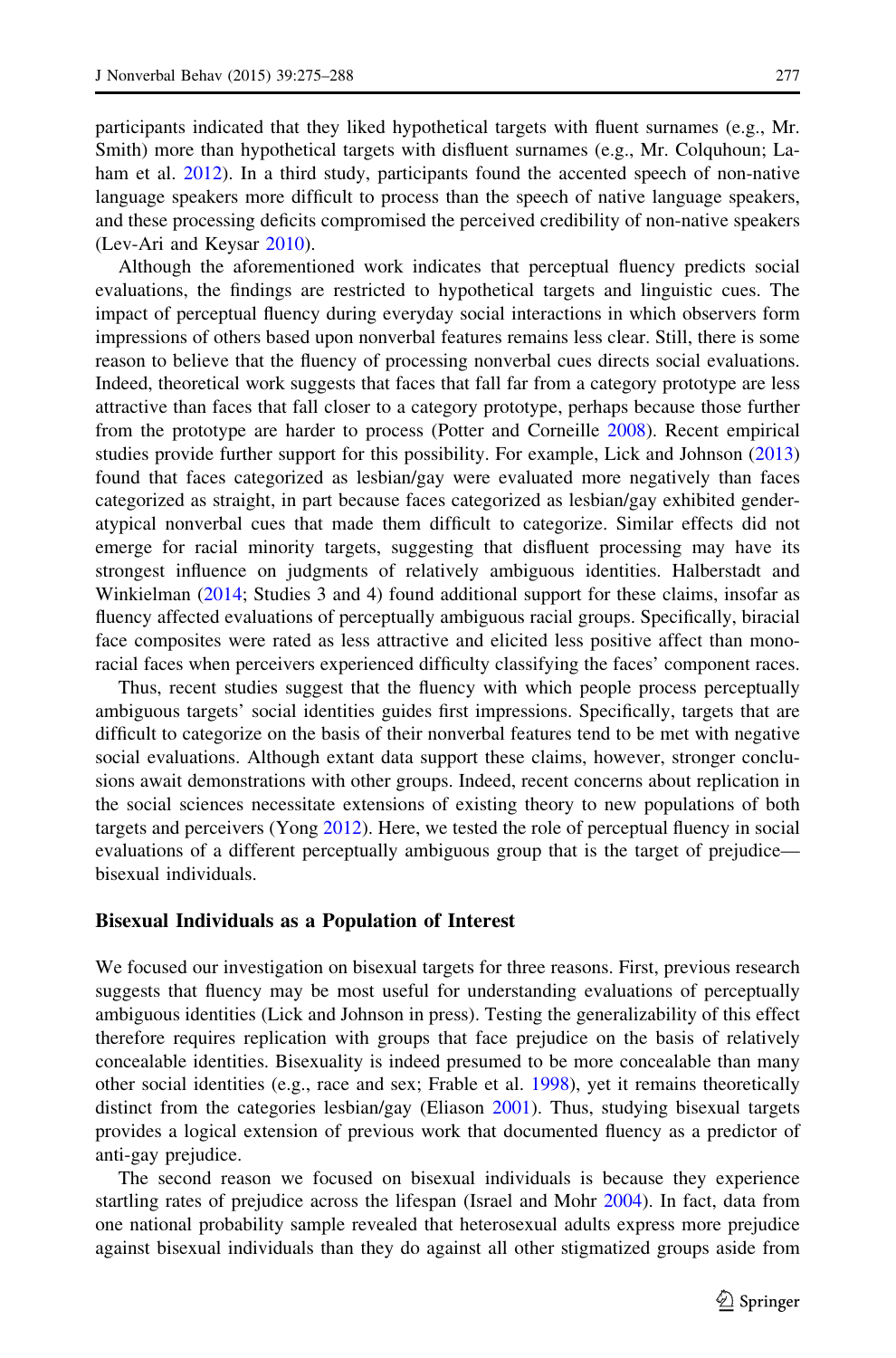injection drug users (Herek [2002\)](#page-12-0). Despite these sobering statistics, data about the causes and correlates of anti-bisexual prejudice remain limited. Testing perceptual fluency as a predictor of anti-bisexual prejudice therefore offers an important contribution to the relatively scant research in this area.

Finally, we focused on bisexual individuals because research examining perceptions of bisexuality based upon nonverbal cues is almost entirely nonexistent. Although a growing body of literature has examined visual correlates of monosexual categorizations (lesbian, gay, straight; Freeman et al. [2010;](#page-12-0) Johnson et al. [2007](#page-12-0); Lick et al. [2013](#page-12-0); Rule and Ambady [2008,](#page-12-0) [2009](#page-12-0)), only a single study has examined visual correlates of bisexual categorizations (Ding and Rule [2012](#page-12-0)). That study offered an initial glimpse into the form and function of bisexual categorizations drawn from facial cues, revealing that categorization accuracy was merely at chance for bisexual targets when perceivers engaged in a trichotomous categorization task (straight, bisexual, lesbian/gay) and that observers rated bisexual targets as similar to lesbian/gay targets for judgments that utilized continuous scales of sexual orientation. Still, these findings await replication and extension to clarify the phenotypic cues perceivers use to categorize bisexuality.

#### The Current Study

In summary, the current study addressed three topics that have received limited attention in research on social perception. First, we sought to replicate and extend recent work on perceptions of bisexuality. Based on findings from Ding and Rule ([2012\)](#page-12-0), we predicted that perceivers would show relatively low accuracy when judging bisexuality from facial cues. Second, we sought to provide a preliminary test of the visual correlates of bisexual categorizations. We predicted that gendered phenotypes would be associated with bisexual categorizations because gender-atypical features are the primary cues perceivers use to categorize others as lesbian/gay (Freeman et al. [2010\)](#page-12-0) and because perceivers do not readily distinguish between the categories lesbian/gay and bisexual in social perception tasks (Ding and Rule [2012](#page-12-0)). Third, and most important, we tested whether perceptual disfluency is associated with anti-bisexual prejudice, defined as lower explicit evaluative ratings of bisexual targets relative to straight targets. We predicted that perceivers would evaluate targets they categorized as bisexual and targets who personally identified as bisexual more negatively than those not categorized/identified as bisexual. Moreover, we predicted that disfluent processing would help to explain such negative evaluations. It is important to note that this disfluency may simultaneously arise from two sources—one originating within the target and the other originating within the perceiver. In terms of disfluency originating with targets, recent studies revealed that gender atypicality is a primary predictor of prejudice against sexual minorities (Lick and Johnson [2014](#page-12-0)). Although data linking gender atypicality to sexual prejudice have been restricted to lesbian/gay targets, perceivers do not appear to distinguish between the categories lesbian/gay and bisexual in social perception tasks (Ding and Rule [2012\)](#page-12-0), which raises the distinct possibility that similar mechanisms may underlie anti-bisexual prejudice. Put simply, gender-atypical features are by definition atypical; if perceivers associate bisexuality with gender atypicality, then targets categorized as bisexual may be disfluent because of their non-normatively gendered appearances. As for disfluency originating within perceivers, the gender-atypical features described above may cause delays in the processing of bisexual targets. These delays are indicative of disfluent processing at the perceiver level, which portends negative social evaluations. If we are correct that disfluent processing accounts for at least some prejudice against bisexual individuals, then we should see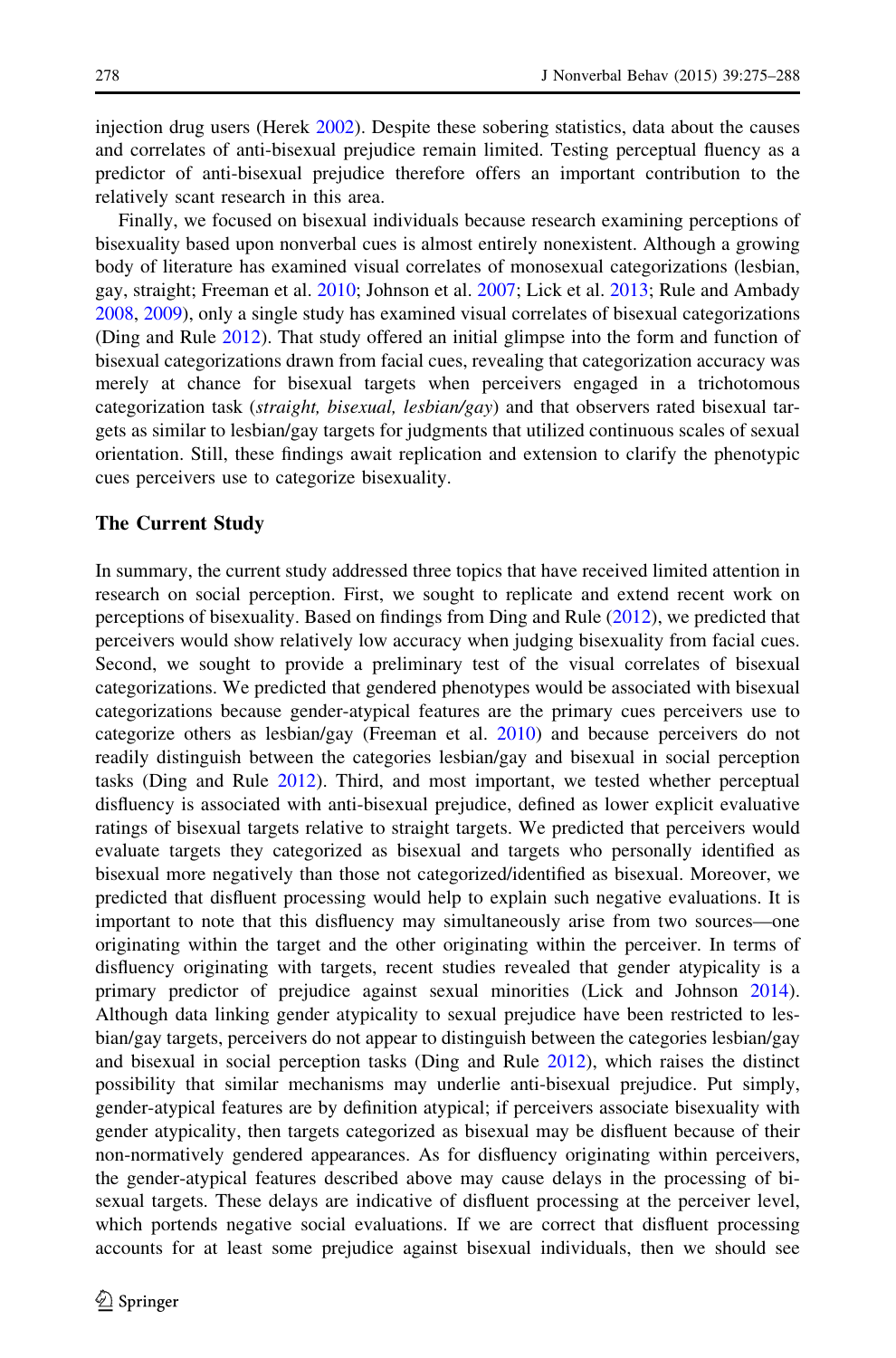evidence of its effects at both the target and the perceiver level. Data in support of these predictions would extend recent claims that disfluency contributes to the formation of interpersonal prejudice in the early moments of social perception.

# **Method**

# Participants

Eighty-three undergraduates (98 % straight, 71 % female, 37 % White) participated in exchange for course credit.

### Stimuli

Stimuli were facial photographs from a previously validated stimulus set (Ding and Rule [2012\)](#page-12-0). The photographs were drawn from online dating profiles located within major U.S. cities, which were identified for inclusion based upon self-reported demographics listed in each profile (age, sex, sexual orientation). After sorting profiles along these dimensions, specific photographs were chosen for inclusion based on the order in which they appeared in the dating website's search feature, which was determined by the time since the user's last login (more recent logins listed first). The final stimulus set included images of 60 real people between the ages of 18–30 years who varied in terms of sex and sexual orientation (30 men: 10 straight, 10 gay, 10 bisexual; 30 women: 10 straight, 10 lesbian, 10 bisexual). All of the target faces were White and devoid of facial hair and visible piercings. Prior to data collection, the images were standardized by cropping the head (face and hair) from the original photograph and converting the resulting images to grayscale.

# Procedure

After providing consent, participants completed the study on Macintosh computers running customized stimulus presentation software. Participants viewed each face three times, providing a unique set of judgments in each block. Stimuli were presented randomly within each block, and the order of blocks was counterbalanced across participants. In one block, participants categorized each target's sexual orientation (not bisexual, bisexual). In another, participants rated each target on a series of evaluative items: how warmly and positively they felt toward the target ( $1 = not$  at all to  $9 = extremely$ ), how likeable the target appeared ( $1 = not$  at all to  $9 = extremely$ ), and their desire to be friends with the target ( $1 = no$  desire to  $9 = high$  desire). Thus, on all of the evaluative items, lower scores corresponded to more negative evaluations. In the remaining block, participants rated each target's gendered appearance ( $1 =$  masculine to  $9 =$  feminine). Finally, participants provided demographic information before being debriefed.

# Analytic Plan

The four evaluative items showed high within-subject reliability ( $R<sub>C</sub> = 0.96$ ; for method, see Cranford et al. [2006\)](#page-12-0), so we summed participants' rating for each item into a continuous composite score on which higher values indicated more favorable evaluations. We considered this measure indicative of prejudice to the extent that bisexual targets systematically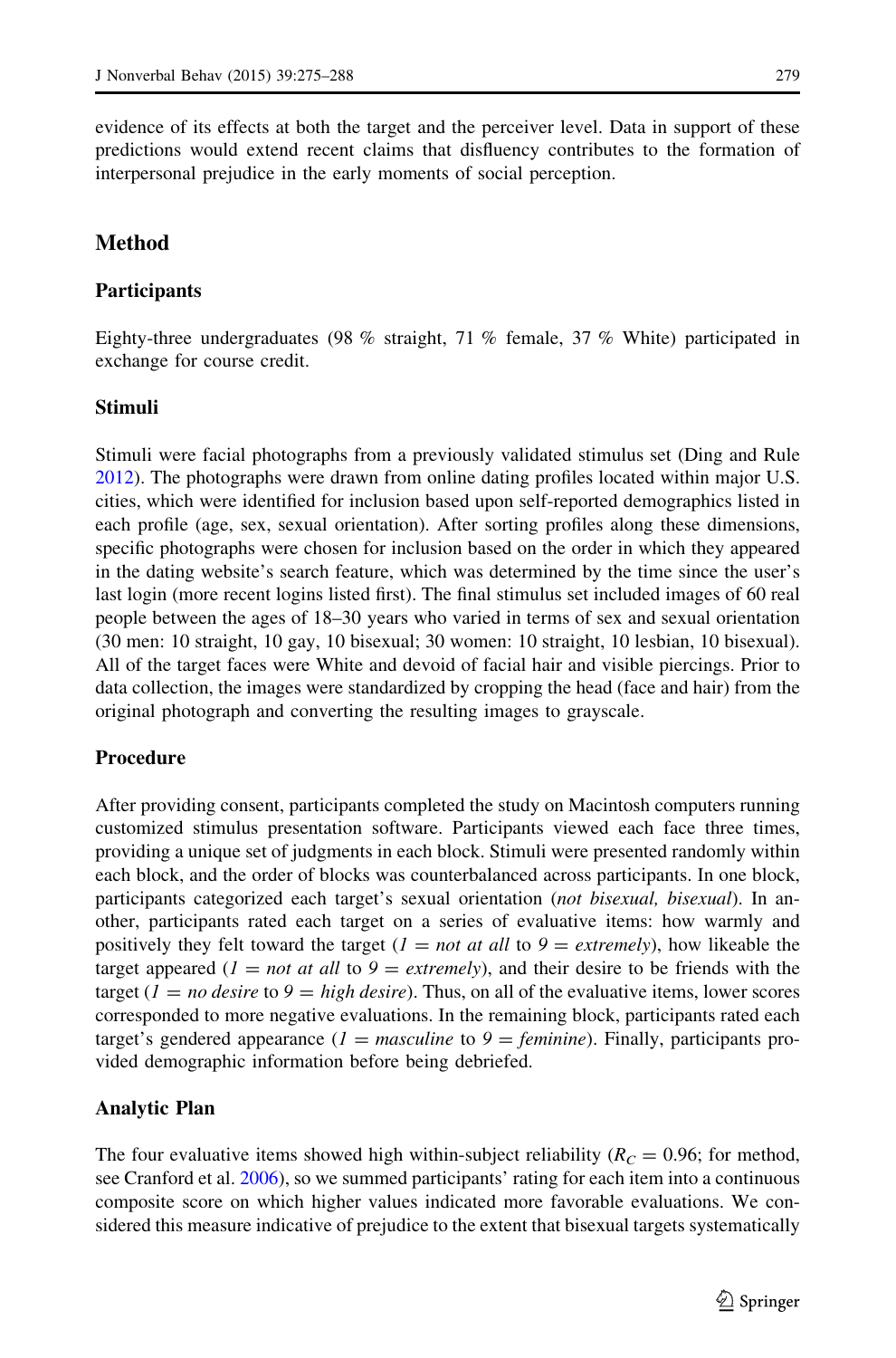received lower evaluations than non-bisexual targets. Following Lick and Johnson [\(2013](#page-12-0)), we operationalized fluency as the composite speed with which perceivers categorized each target's gender and sexual orientation, where higher scores indicated slower (more disfluent) processing. We combined these two reaction times as a measure of fluency because previous research has shown that judgments of gender and sexual orientation are closely tethered (Freeman et al. [2010](#page-12-0); Johnson et al. [2007;](#page-12-0) Lick et al. [2013\)](#page-12-0) and happen remarkably quickly, perhaps even automatically (Ito and Urland [2003](#page-12-0); Rule et al. [2009a,](#page-12-0) [b\)](#page-13-0). Moreover, gender is a primary feature guiding social judgments in general (Williams [1984](#page-13-0)), and evaluative judgments related to sexual orientation in particular (Lick and Johnson [2014](#page-12-0)). Thus, we reasoned that relatively slow sexual orientation/gender judgments would indicate disfluent processing along these related dimensions. Finally, we recoded gender ratings by multiplying judgments by  $-1$  for female targets, such that higher scores indicated more atypical appearances for both sexes (i.e., masculine women, feminine men).<sup>1</sup>

After recoding, we conducted three sets of analyses. First, we used signal detection methods to test whether perceivers accurately judged bisexuality from facial cues. Specifically, we coded correct ''bisexual'' responses as hits and incorrect ''bisexual'' responses as false alarms, computing  $d'$  as a measure of perceptual sensitivity and c as a measure of response bias using the algorithms described by Stanislaw and Todorov [\(1999](#page-13-0)). Second, we conducted a preliminary test of the phenotypic features related to bisexual categorizations. We focused specifically on the association between gendered features (gender-typical, gender-atypical) and bisexual categorizations, because these are the cues that have been most clearly linked to sexual orientation perception in prior work (Freeman et al. [2010](#page-12-0); Johnson et al. [2007](#page-12-0); Lick et al. [2013](#page-12-0)). Because each participant provided multiple judgments of multiple targets, we conducted these analyses using generalized estimating equations, which are multilevel regression models that predict both binary and continuous outcomes while accounting for nested data structures (Zeger and Liang [1986](#page-13-0)). Third, to test our primary hypothesis that disfluent processing helps to explain anti-bisexual prejudice, we employed the multilevel mediation approach outlined by Bauer et al. [\(2006](#page-12-0)). This method provided unbiased estimates of indirect effects using Monte Carlo simulations with 10,000 draws. In all analyses, we excluded response latencies more than three standard deviations from the mean as outliers (755/4980 total observations). Finally, we should note that including perceiver sex (male, female) as a factor did not moderate any of the effects reported below ( $ps > .271$ ), so we subsequently dropped perceiver sex from the models and do not discuss it further.

### **Results**

#### Accuracy and Bias in Bisexual Categorization

We used signal detection analyses to test whether perceivers were sensitive to bisexuality cues in human faces. One-sample t tests revealed that both sensitivity  $(M = 0.17)$ ,  $SD = 0.35$ ;  $t(81) = 4.27$ ,  $p < .001$ , Cohen's  $d = 0.49$ ) and response bias ( $M = 0.14$ ,

<sup>&</sup>lt;sup>1</sup> To be clear, our analyses distinguish between target sex, which refers to biologically-based categories (male versus female), and target gender, which refers to socially constructed norms for men and women (masculinity vs. femininity; Deaux [1985\)](#page-12-0). Thus, sex categorizations involve the belief that a target is male versus female (binary); gender perceptions involve the belief that a target is masculine versus feminine (continuous).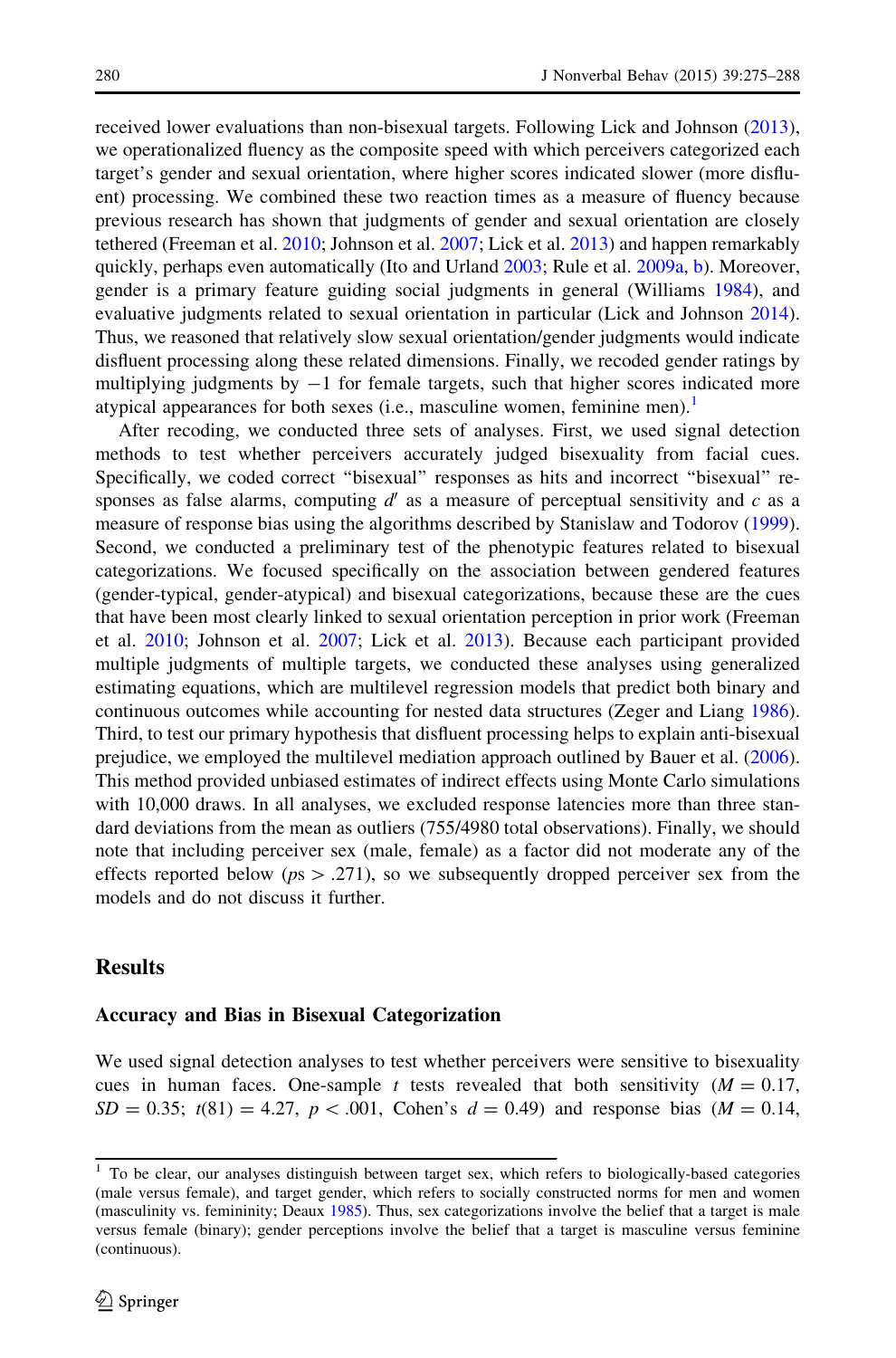$SD = 0.39$ ;  $t(81) = 3.22$ ,  $p < .001$ , Cohen's  $d = 0.36$ ) were significantly greater than zero. These findings suggest that perceivers were sensitive to bisexuality cues but tended to utilize the ''not bisexual'' category more than the ''bisexual'' category. Upon further inspection, we noted that perceivers were most accurate when categorizing lesbian, gay, and straight targets as ''not bisexual'' (59.94 % correct rejections); perceivers were merely at chance when categorizing bisexual targets as ''bisexual'' (49.58 % hits; see Table 1). Thus, these findings offer the first evidence of above-chance accuracy in judgments of bisexuality (cf. Ding and Rule [2012\)](#page-12-0), although it is important to note that the accuracy was driven primarily by correct rejections as opposed to hits.

### Visual Cues to Bisexuality

Next, we conducted a preliminary analysis of the facial cues associated with bisexual categorizations. The goal of this analysis was to test whether phenotypic features associated with monosexual categorizations (i.e., gender typicality) were also associated with bisexual categorizations. Specifically, we regressed Perceived Sexual Orientation onto Target Sex, Perceived Gender, and their interaction. Consistent with population base rates (Gates [2011](#page-12-0)), women were categorized as bisexual more often than were men,  $B = 0.35$ ,  $SE = 0.09$ ,  $z = 3.68$ ,  $p < .001$ . Furthermore, gender-atypical targets were categorized as bisexual more often than were gender-typical targets,  $B = 0.39$ ,  $SE = 0.04$ ,  $z = 10.40$ ,  $p \lt 0.01$ . The two-way interaction was non-significant,  $B = -0.03$ ,  $SE = 0.05$ ,  $z = -0.52$ ,  $p = .602$ . These findings suggest that sex and gender cues independently guided bisexual categorizations, such that women and gender-atypical targets were especially likely to be categorized as bisexual.

### Perceptual Fluency and Anti-Bisexual Prejudice

We then considered whether and why perceivers might express anti-bisexual prejudice (i.e., lower explicit evaluations for bisexual relative to non-bisexual targets) on the basis of nonverbal cues in facial appearance. We first tested whether anti-bisexual prejudice emerged following brief exposure to facial features by regressing Evaluations onto Perceived Sexual Orientation. As expected, targets categorized as bisexual were evaluated more negatively than were targets not categorized as bisexual,  $B = -3.15$ ,  $SE = 0.41$ ,  $z = -7.73$ ,  $p < .001$  (Fig. [1a](#page-7-0)). Next, we tested our primary hypothesis that disfluent processing would help to explain this prejudice against targets categorized as bisexual. We accomplished this using two complementary analyses. First, because gender-atypical cues were associated with bisexual categorizations and those cues are by definition atypical, we used them as a proxy for fluency. If disfluent processing of nonverbal cues drives negative

| Hits $(\%)$ | Misses $(\% )$ | $FA(\%)$ | $CR(\%)$ | $M_{d'}$ (SD <sub>d'</sub> ) | $M_c(SD_c)$    |
|-------------|----------------|----------|----------|------------------------------|----------------|
| 49.58       | 50.42          | 40.06    | 59.94    | $0.17(0.35)$ **              | $0.14(0.39)$ * |

Table 1 Signal detection parameters for bisexual categorizations (bisexual, non-bisexual)

 $* p < .01; ** p < .001$ 

FA false alarms, CR correct rejections,  $d'$  perceptual sensitivity to bisexual cues in faces, c response bias toward the non-bisexual category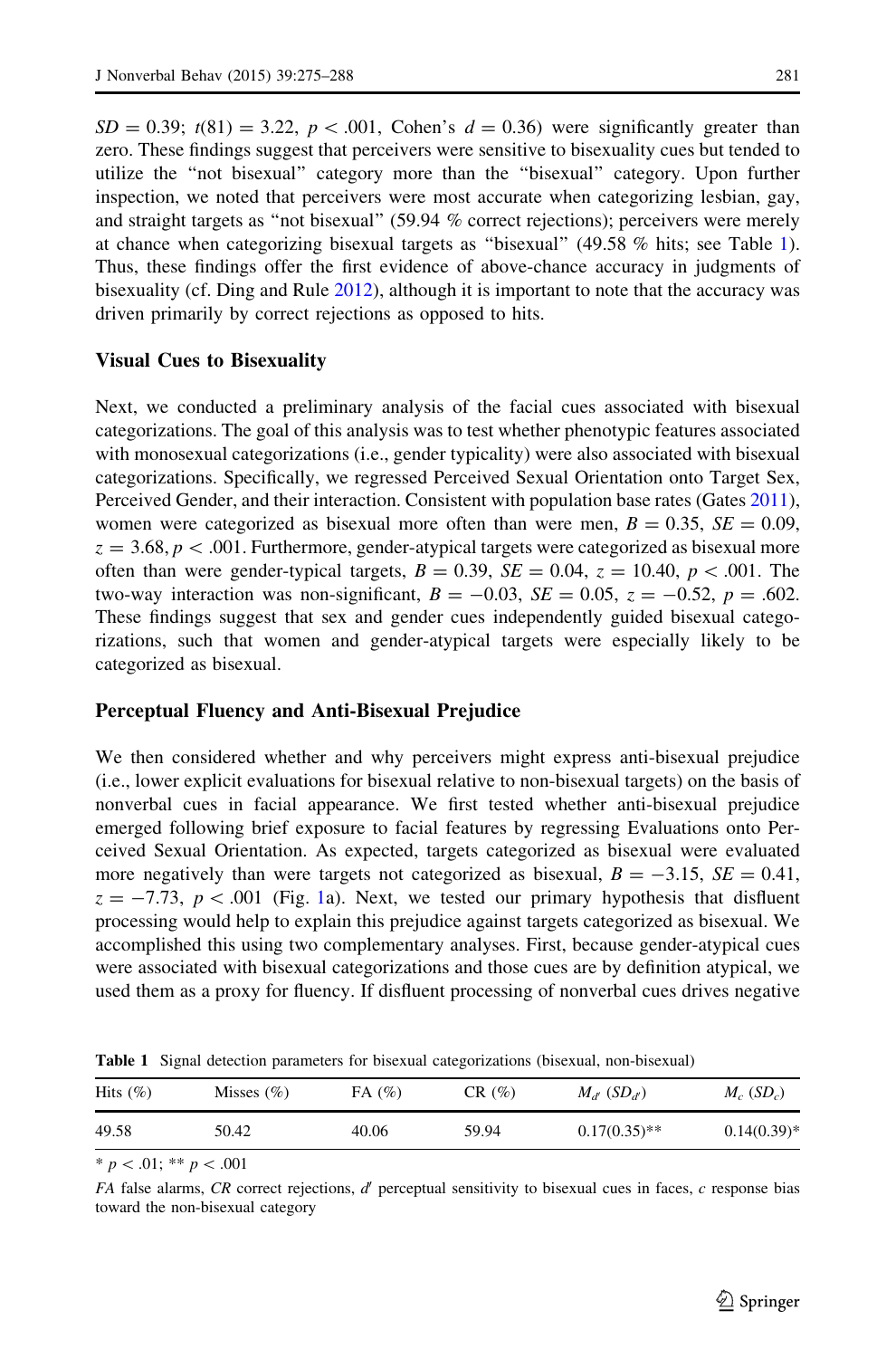<span id="page-7-0"></span>

Fig. 1 Significant associations between Perceived Sexual Orientation and Evaluative Judgments (a) and Reported Sexual Orientation and Evaluative Judgments (b). Perceived Sexual Orientation refers to perceivers'  $(N = 83)$  assumptions about targets' sexual orientations based upon facial cues, whereas Reported Sexual Orientation refers to targets'  $(N = 60)$  self-reported sexual orientations. Evaluative Judgments refer to a composite score made up of four explicit evaluations (warmth, positivity, likeability, desire for friendship), where higher values indicate more favorable evaluations. *Error bars* represent standard errors around each mean



Controlling for Perceived Gender Typicality

Fig. 2 Significant effect of controlling for Perceived Gender Typicality on the association between Perceived Sexual Orientation and Evaluations. Perceived Gender Typicality refers to perceivers' ( $N = 83$ ) subjective perceptions of each target's masculinity/femininity  $(1 = masculine$  to  $9 = feminine)$ . The unmediated estimate depicts the basic association between bisexual categorizations and negative evaluations. The mediated effect depicts the association between bisexual categorizations and negative evaluations after controlling for Perceived Gender Typicality. Error bars represent standard errors from the multilevel regression model for each effect

evaluations of bisexual individuals, then controlling for bisexual targets' gender-atypical appearances should explain some variance in the prejudice expressed against them. To test this possibility, we re-computed the above regression model linking Perceived Sexual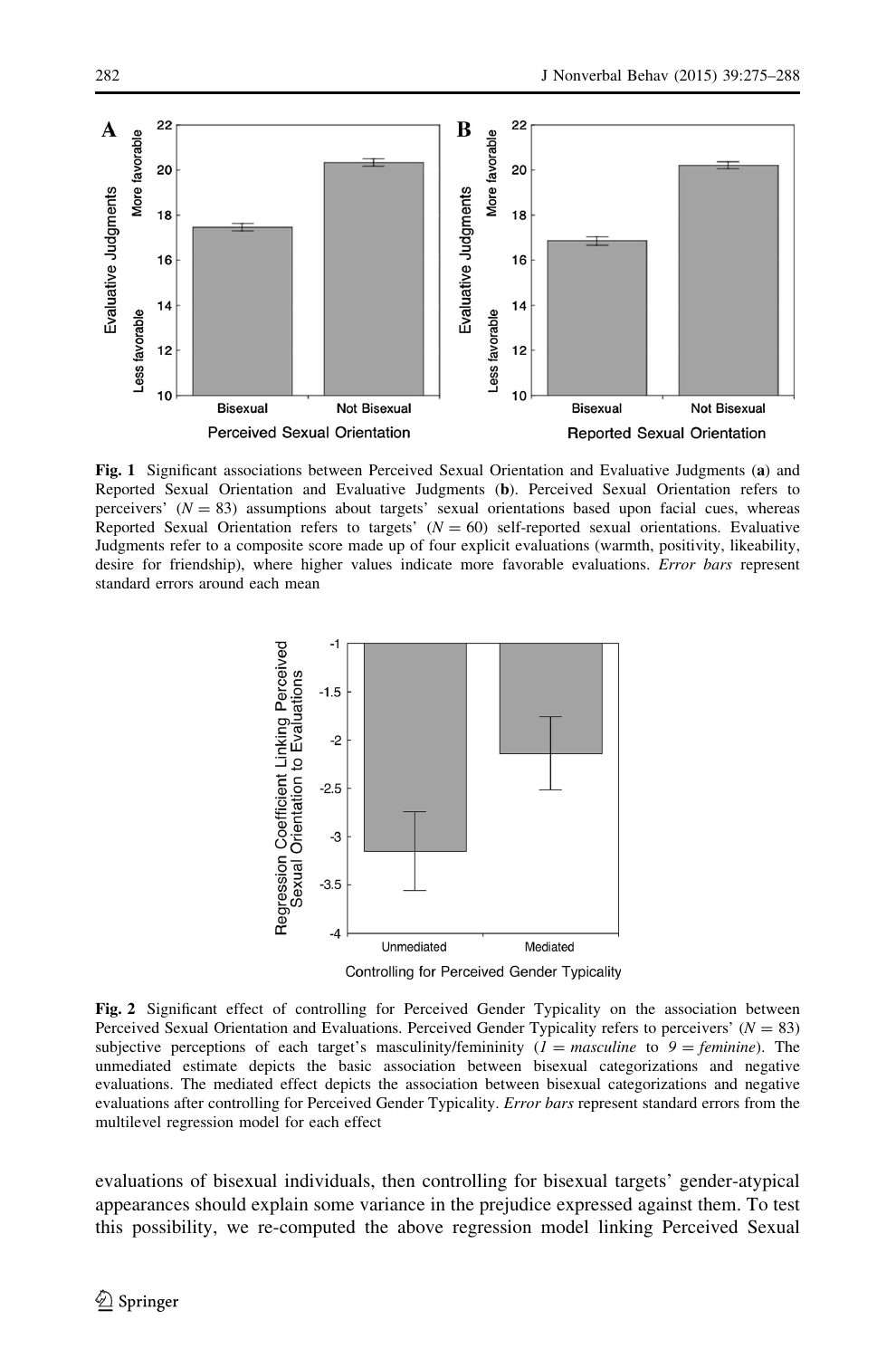Orientation to Evaluations after controlling for Perceived Gender. Controlling for Perceived Gender reduced the association between Perceived Sexual Orientation and Evaluations by 3[2](#page-7-0) %,  $B = -2.14$ ,  $SE = 0.38$ ,  $z = -5.56$ ,  $p < .001$  (Fig. 2).

Second, we examined response latencies as a measure of perceptual fluency. Recall that our fluency measure combined reaction times for both sexual orientation categorizations and gender ratings because these factors were closely tethered to one another. We began by regressing Fluency onto Perceived Sexual Orientation. As expected, targets categorized as bisexual took longer to process than did targets not categorized as bisexual,  $B = 269.12$ ,  $SE = 49.06$ ,  $z = 5.49$ ,  $p < .001$ . We also regressed Evaluations onto Fluency. Targets processed disfluently were evaluated more negatively than were targets processed fluently,  $B = -0.001$ ,  $SE = 0.0001$ ,  $z = -3.87$ ,  $p < .001$ . To test whether Fluency statistically accounted for the association between Perceived Sexual Orientation and Evaluations, we used the multilevel mediation approach described by Bauer et al. ([2006\)](#page-12-0). The analysis revealed a significant indirect effect of fluency, as the 95 % confidence interval did not include zero  $[-0.30, -0.05]$ . Thus, as expected, disfluent processing helped to explain why targets who were categorized as bisexual received negative evaluations following several seconds of visual exposure to their faces.

One question that arises from the above analysis is whether the association between disfluency and negative evaluations of targets categorized as bisexual holds even when perceivers are not explicitly asked to categorize sexual orientation. That is, in a more ecologically valid context in which perceivers form first impressions without being forced to categorize others in terms of their sexual orientation, do similar effects emerge? Because the order of judgments was counterbalanced in our study, we were able to test this possibility by replicating the above analyses among a subset of participants who completed evaluations first, before they provided explicit categorizations or gender ratings ( $n = 24$ ). As before, we began by regressing Evaluations onto Perceived Sexual Orientation. Targets eventually categorized as bisexual were evaluated more negatively than targets not categorized as bisexual,  $B = -2.23$ ,  $SE = 0.54$ ,  $z = -4.18$ ,  $p < .001$ . Next, we regressed Fluency onto Perceived Sexual Orientation. Targets eventually categorized as bisexual took longer to process than did targets not categorized as bisexual,  $B = 270.67$ ,  $SE = 79.25$ ,  $z = 3.42$ ,  $p < .001$ . We also regressed Evaluations onto Fluency. Targets that were later processed disfluently were evaluated more negatively than targets that were later processed fluently, although this finding did not reach traditional significance levels, perhaps due to low power,  $B = -0.0003$ ,  $SE = 0.0002$ ,  $z = -1.40$ ,  $p = 0.163$ . Finally, to test whether Fluency statistically accounted for the association between Perceived Sexual Orientation and Evaluations even when evaluations occurred prior to explicit categorization, we used the multilevel mediation approach described by Bauer et al. ([2006](#page-12-0)). The analysis revealed a significant indirect effect of fluency, as the 95 % confidence interval did not include zero  $[-0.38, -0.01]$ . Thus, the effects described above were not an artifact of the cases in which perceivers categorized sexual orientation first and then provided evaluations. Instead, targets who were ultimately categorized as bisexual received negative evaluations even when those evaluations were made prior to explicit categorizations.

Another question left unanswered by our initial analysis is whether the fluency measure necessarily needs to incorporate the latency of both sexual orientation and gender typicality judgments. Although prior work combined both reaction times to account for the fact that sexual orientation and gender atypicality are closely related to one another (Lick and Johnson [2013](#page-12-0)), analyses that separate the two response latencies could help to pinpoint the origins of the fluency effect. Thus, we re-computed the mediation model described above testing reaction times for sexual orientation and gender judgments separately. The indirect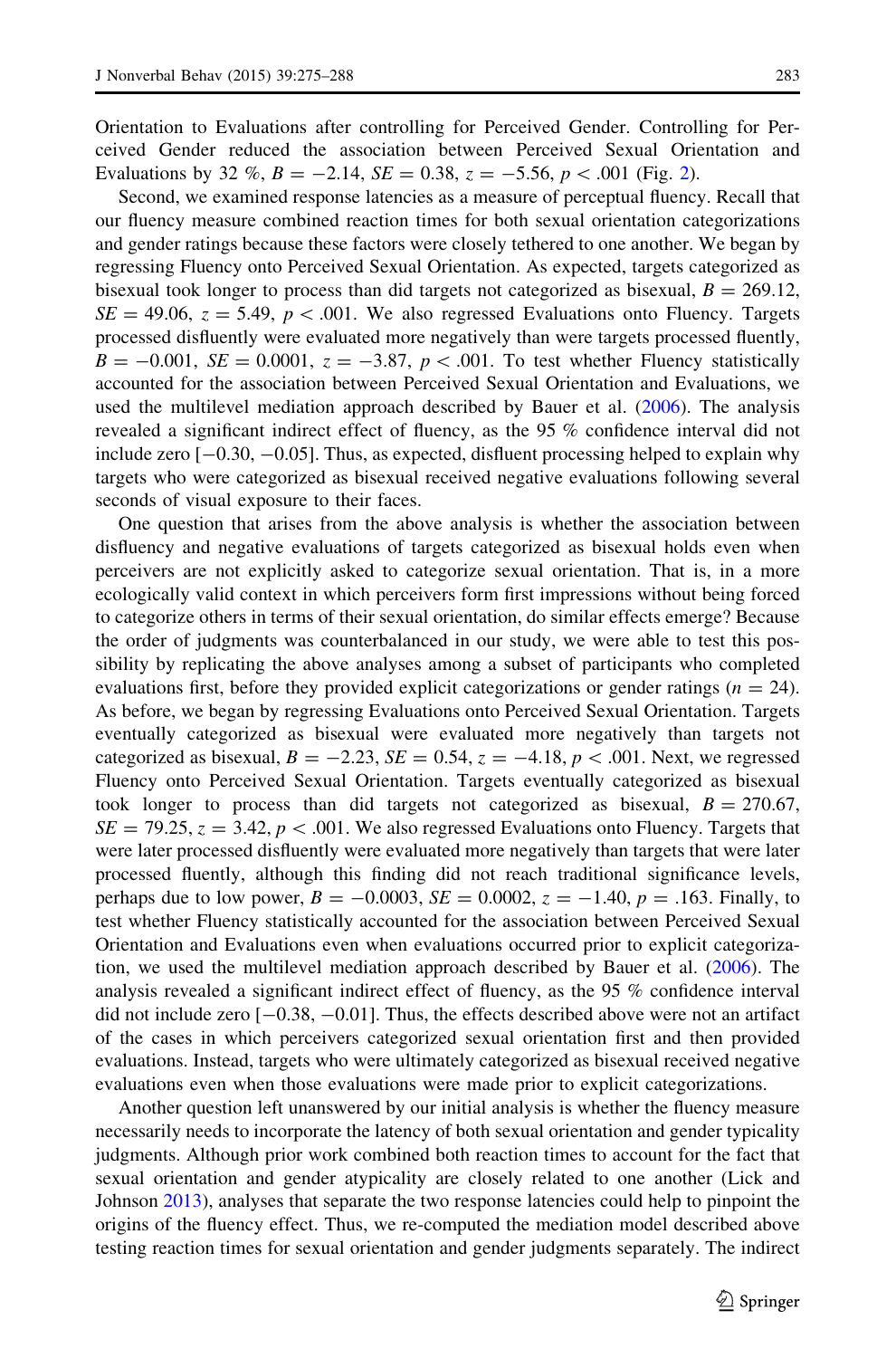effect in the first mediation model (isolating the latency of sexual orientation judgments) was not significant, as the 95 % confidence interval included zero  $[-0.12, 0.07]$ . The indirect effect in the second mediation model (isolating the latency of gender judgments) was significant, as the 95 % confidence interval did not include zero  $[-0.21, -0.01]$ . Thus, it appears that the disfluent processing of gendered information in particular drives negative evaluations of targets believed to be bisexual. This finding is not surprising, given theoretical arguments that gender is among the most basic cues guiding social evaluation (Williams [1984](#page-13-0)) and recent empirical work highlighting gender atypicality as a primary factor driving negative evaluations of sexual minorities (Lick and Johnson [2014](#page-12-0)).

A final question is whether our findings were restricted to targets who were believed to be bisexual, or whether similar effects emerge for targets who personally identified as bisexual. To address this question, we re-computed our original analyses using targets' reported sexual orientations instead of perceived sexual orientations. We began by regressing Evaluations onto Reported Sexual Orientation. Bisexual targets were evaluated more negatively than were non-bisexual targets,  $B = -3.66$ ,  $SE = 0.30$ ,  $z = -12.30$ ,  $p<.001$  (Fig. [1b](#page-7-0)). Next, we regressed Fluency onto Reported Sexual Orientation. Bisexual targets took longer to process than did non-bisexual targets,  $B = 213.56$ ,  $SE = 44.70$ ,  $z = 4.78$ ,  $p < .001$ . We also regressed Evaluations onto Fluency. As before, targets who were processed disfluently tended to be evaluated more negatively than targets who were processed fluently,  $B = -0.001$ ,  $SE = 0.0001$ ,  $z = -3.87$ ,  $p < .001$ . Finally, to test whether Fluency statistically accounted for the association between Reported Sexual Orientation and Evaluations, we used the multilevel mediation approach described by Bauer et al. [\(2006](#page-12-0)). The analysis revealed a significant indirect effect of fluency, as the 95 % confidence interval did not include zero  $[-0.29, -0.07]$ . Thus, fluency's power to explain negative social evaluations extends beyond targets who are believed to be bisexual to targets who personally identify as bisexual.

# **Discussion**

Bisexual individuals make up a sizable and growing community, with recent estimates indicating that between 0.7 and 3.1 % of the U.S. population openly identifies as bisexual (Gates [2011](#page-12-0)). Still, data about perceptions of bisexuality remain scarce. The current study provided three important insights related to this topic. First, we found that perceivers were sensitive to nonverbal cues of bisexuality in human faces. Although the absolute level of sensitivity ( $M_{d'} = 0.17$ ) was lower than the sensitivity observed in previous work on monosexual orientations (often in the 0.30–0.40 range; Freeman et al. [2010](#page-12-0); Lick et al. [2013;](#page-12-0) for a recent review, see Tskhay and Rule [2013](#page-13-0)), it was still significantly greater than zero. Thus, while perceivers may be less sensitive to facial cues to bisexual identities relative to lesbian/gay identities, the accuracy of their perceptions remains significantly above chance. These findings diverge somewhat from the only other published study on this topic, which documented chance levels of accuracy in bisexual categorization (Ding and Rule [2012\)](#page-12-0). Both studies used the same stimuli, so we suspect that the contradiction arose due to other methodological differences. For example, Ding and Rule [\(2012](#page-12-0)) employed a trichotomous categorization task (gay, straight, bisexual) and continuous ratings of sexual orientation, whereas we employed a dichotomous categorization task (not bisexual, bisexual) with binary ratings of sexual orientation. Thus, these two studies reveal slightly different information about bisexual categorizations: Ding and Rule found that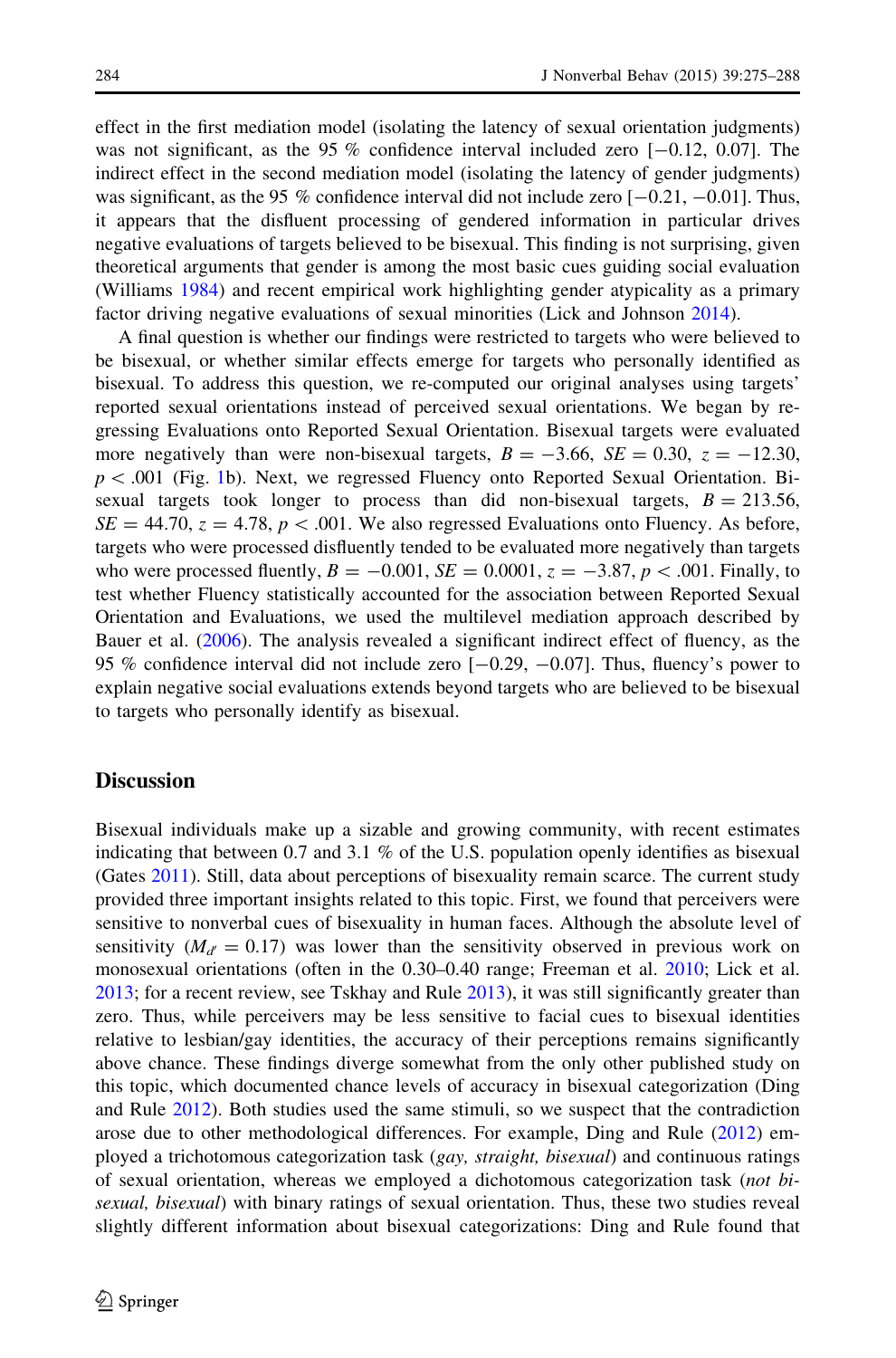perceivers could not accurately differentiate bisexual from lesbian/gay faces, whereas we found that perceivers could differentiate more generally between bisexual and nonbisexual faces. As such, the current findings provide the first evidence that perceivers are at least somewhat sensitive to facial cues that distinguish bisexual from monosexual individuals.

Second, our study begins to document the phenotypic cues associated with bisexual categorizations. In line with population base rates (Gates [2011](#page-12-0)), we found that women were more likely to be categorized as bisexual than were men. This suggests that perceivers are conscious of identity-related base rates when making decisions about bisexual orientations. Moreover, consistent with previous work testing the determinants of lesbian/gay categorizations, we found that facial gender atypicality was strongly related to bisexual categorizations. These findings align with those of Ding and Rule [\(2012](#page-12-0)), who reported that perceivers were unable to reliably distinguish between lesbian/gay and bisexual targets but that both groups were distinct from straight targets. Our study suggests that one reason for this result is that similar facial features—namely, gender atypicality are associated with both lesbian/gay and bisexual identities. That is, perceivers seem to rely on the same gender inversion heuristic to categorize unknown others as both lesbian/gay and bisexual.

Third, we uncovered previously undocumented associations between bisexual categorizations drawn from facial cues and prejudiced social evaluations. Defining prejudice on the basis of a series of explicit evaluations (warmth, positivity, liking, desire for friendship), we found that (1) perceivers labeled others as bisexual based upon their facial features, (2) perceivers expressed prejudice against targets categorized as bisexual after mere seconds of visual exposure, and (3) anti-bisexual prejudice was driven in part by disfluent processing in the early moments of social perception. In fact, the same associations emerged for targets' self-reported sexual orientation and perceived sexual orientation, suggesting a robust link between disfluency and anti-bisexual prejudice. The fact that anti-bisexual prejudice emerged on the basis of limited visual exposure is intriguing. Indeed, while previous research documented staggering rates of prejudice against bisexual people (Herek [2002](#page-12-0)), our work suggests that the foundation for this prejudice is laid relatively early in the perceptual process. In particular, it appears that disfluent processing of bisexual adults' gendered facial cues helps to explain prejudice expressed against them. This finding provides additional evidence for the central role that gender atypicality plays in evaluations of bisexual individuals. More broadly, it extends recent theories of perceptual fluency by demonstrating that difficult processing helps to account not only for prejudice against lesbian, gay, and biracial people, but also bisexual individuals.

Despite the fact that the results of this study confirmed our hypotheses, several limitations deserve mention. First, participants were almost exclusively straight, so we cannot be sure whether similar findings would obtain for lesbian/gay or bisexual perceivers. Two predictions seem reasonable. On the one hand, fluency is a relatively lowlevel phenomenon that affects judgments across many different domains, which suggests that sexual minorities themselves may fall prey to the biasing effect of disfluency on evaluations of bisexual individuals. On the other hand, sexual minorities might have more exposure to gender-atypical features than do heterosexual individuals, which might make these features easier to process and subsequently eliminate the fluency effects observed here. These possibilities present intriguing avenues for future research that can test the stability of the link between fluency and anti-bisexual prejudice across various perceiver groups.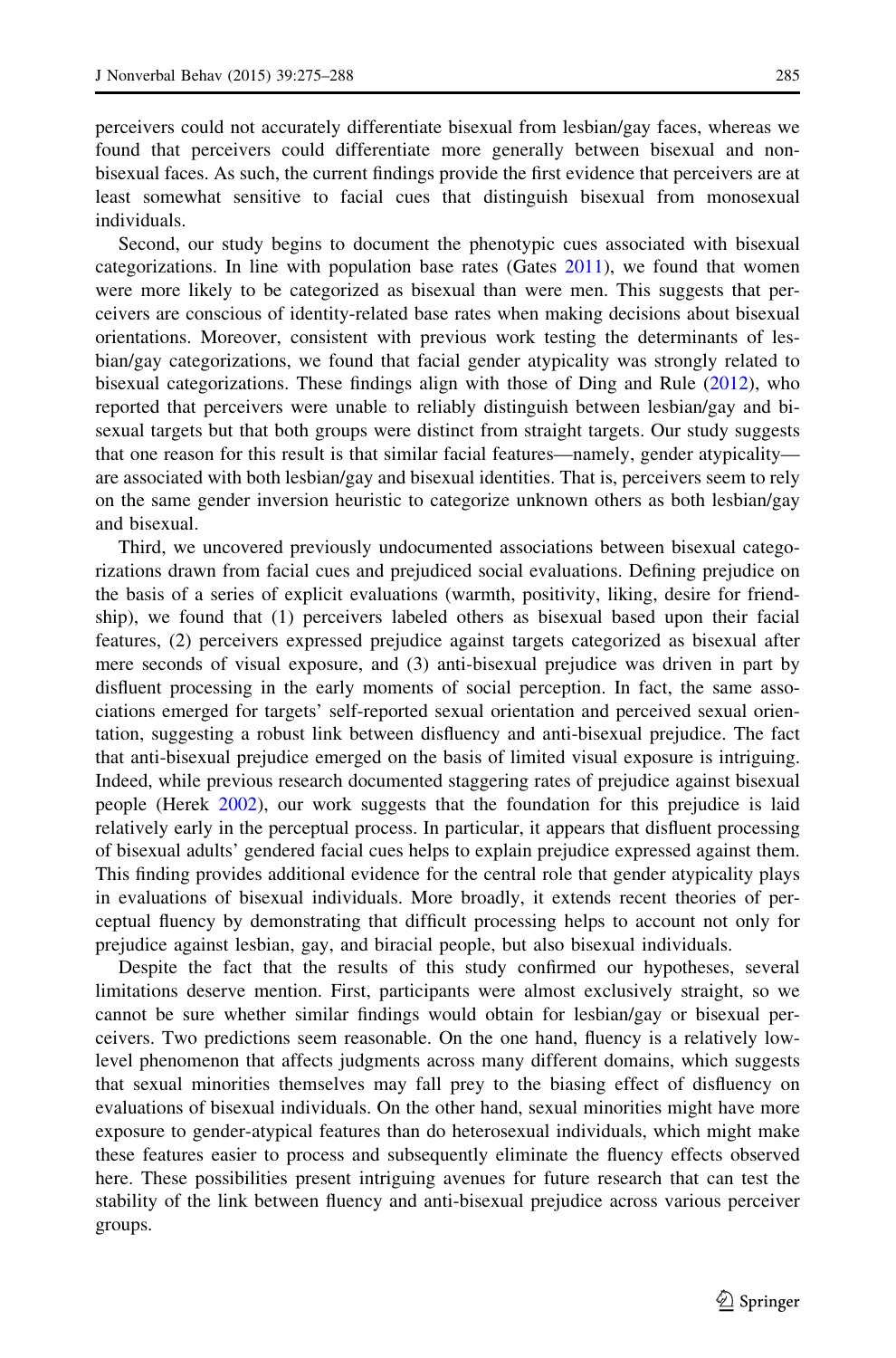<span id="page-11-0"></span>Although our study was the first to pinpoint gender atypicality as a nonverbal cue associated with bisexual categorizations, we did not set out to provide an exhaustive analysis of phenotypic cues to bisexuality. Thus, many other visible characteristics could guide bisexual categorizations, and additional research is required to explore these characteristics in detail. For example, it remains unclear whether gendered bodily cues (e.g., gender-atypical gait patterns; Johnson et al. [2007](#page-12-0); Lick et al. [2013](#page-12-0)) or facial symmetry (Hughes and Bremme [2011\)](#page-12-0) guide bisexual categorizations in the same way that they guide monosexual categorizations. Future work on this topic could help to clarify the phenotypic cues that give rise to consequential bisexual categorizations.

Because our studies did not experimentally manipulate fluency, it remains possible that fluency is not the most proximal factor associated with negative evaluations of bisexual individuals. Indeed, both disfluent processing and negative evaluations could be associated with some other variable (e.g., lack of familiarity) that captures a majority of the variance in negative evaluations of bisexual individuals. This possibility is even more likely given that the reverse-causal mediation model (perceived sexual orientation mediating the association between fluency and evaluations) was significant in our dataset (95  $\%$  CI [-0.21,  $-0.01$ ]). Future studies could use other measures or manipulations of fluency to test the causal directionality of this effect and rule out potential confounding variables.

Finally, we should note that fluent processing might have been driven by many different factors in our study, including visual characteristics (e.g., gender atypicality) and semantic characteristics (e.g., the rarity of the bisexual label itself). Although previous scholars united various aspects of fluency under a common theory (Alter and Oppenheimer 2009), it may be useful for future researchers to tease apart the contributions of fluency's various sources. Doing so would help to clarify the variables that promote disfluent processing in the first place, which will be crucial for our understanding of the metacognitive underpinnings of sexual prejudice.

These limitations notwithstanding, the current findings provide novel information about perceptions of bisexuality and extend previous work linking perceptual fluency to prejudice. On the basis of this evidence, fluency appears to be a generalizable mechanism by which interpersonal biases emerge in the early stages of social perception. Armed with this knowledge, researchers might now begin to formulate interventions aimed at increasing the fluency of bisexual and other categorizations with the hope of reducing the prejudice bisexual individuals experience.

Acknowledgments This research was supported by a National Science Foundation Graduate Research Fellowship (Lick). We thank members of the Social Communication Lab for assistance with data collection.

### **References**

Allport, G. W. (1954). The nature of prejudice. Cambridge, MA: Perseus Books.

- Alter, A. L., & Oppenheimer, D. M. (2006). Predicting short-term stock fluctuations by using processing fluency. Proceedings of the National Academy of Sciences of the United States of America, 103, 9369–9372.
- Alter, A. L., & Oppenheimer, D. M. (2008). Effects of fluency on psychological distance and mental construal (or why New York is a large city, but New York is a civilized jungle). Psychological Science, 19, 161–167.

Alter, A. L., & Oppenheimer, D. M. (2009). Uniting the tribes of fluency to form a metacognitive nation. Personality and Social Psychology Review, 13, 219–235.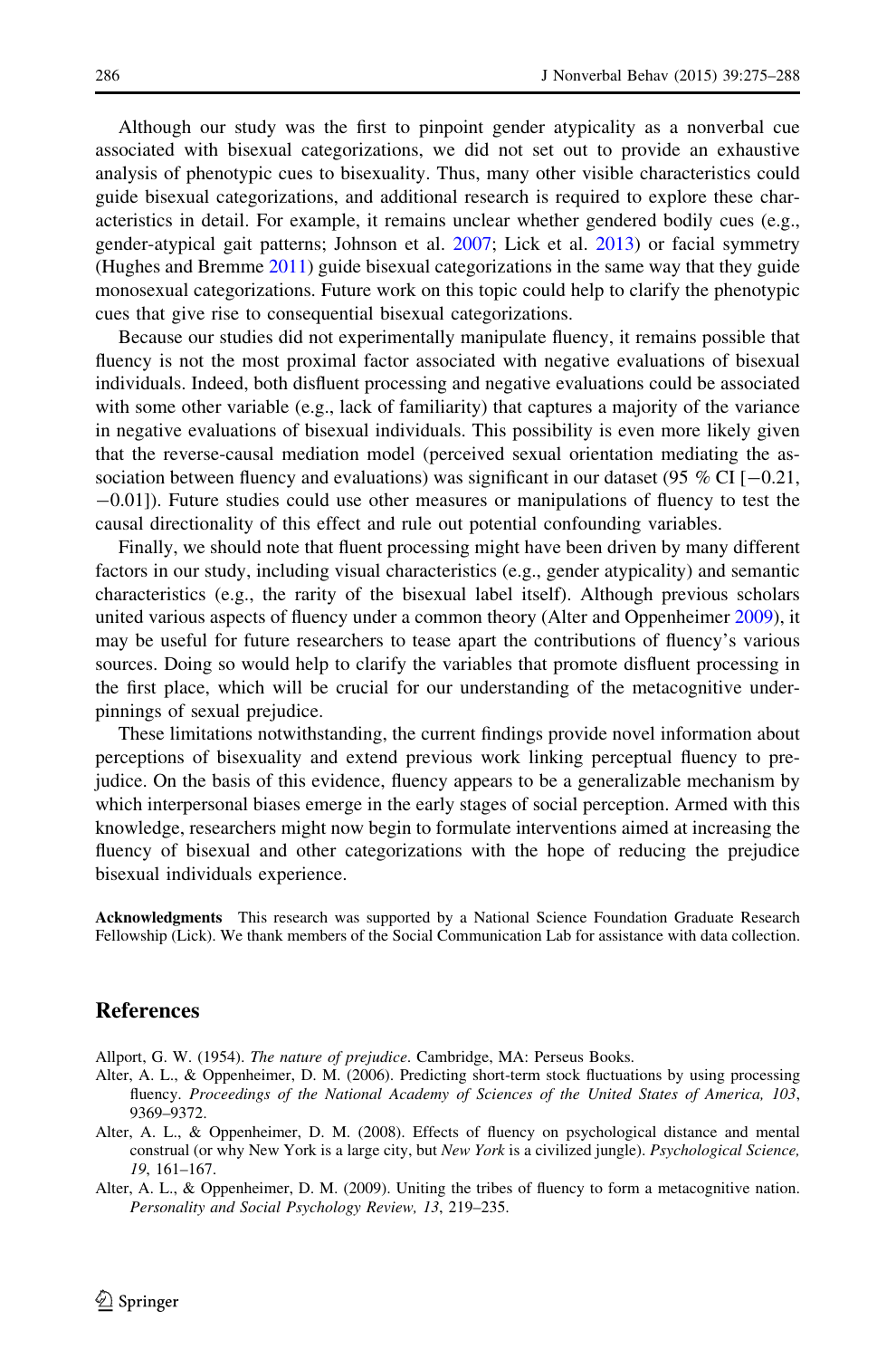- <span id="page-12-0"></span>Bauer, D. J., Preacher, K. J., & Gil, K. M. (2006). Conceptualizing and testing random indirect effects and moderated mediation in multilevel models: New procedures and recommendations. Psychological Methods, 11, 142–163.
- Belke, B., Leder, H., Strobach, T., & Carbon, C. C. (2010). Cognitive fluency: High-level processing dynamics in art appreciation. Psychology of Aesthetics, Creativity, and the Arts, 4, 214–222.
- Cranford, J. A., Shrout, P. E., Iida, M., Rafaeli, E., Yip, T., & Bolger, N. (2006). A procedure for evaluating sensitivity to within-person change: Can mood measures in diary studies detect change reliably? Personality and Social Psychology Bulletin, 32, 917–929.

Deaux, K. (1985). Sex and gender. Annual Review of Psychology, 36, 49–81.

- Ding, J. Y., & Rule, N. O. (2012). Gay, straight, or somewhere in between: Accuracy and bias in the perception of bisexual faces. Journal of Nonverbal Behavior, 36, 1–12.
- Eliason, M. J. (2001). Bi-negativity: The stigma facing bisexual men. Journal of Bisexuality, 1, 137–154.
- Frable, D. E. S., Platt, L., & Hoey, S. (1998). Concealable stigmas and positive self-perceptions: Feeling better around similar others. Journal of Personality and Social Psychology, 74, 908–922.
- Freeman, J. B., Johnson, K. L., Ambady, N., & Rule, N. O. (2010). Sexual orientation perception involves gendered facial cues. Personality and Social Psychology Bulletin, 36, 1318–1331.
- Gates, G. J. (2011). How many people are lesbian, gay, bisexual, and transgender? Retrieved from [http://](http://williamsinstitute.law.ucla.edu/wp-content/uploads/Gates-How-Many-People-LGBT-Apr-2011.pdf) [williamsinstitute.law.ucla.edu/wp-content/uploads/Gates-How-Many-People-LGBT-Apr-2011.pdf.](http://williamsinstitute.law.ucla.edu/wp-content/uploads/Gates-How-Many-People-LGBT-Apr-2011.pdf)
- Halberstadt, J., & Winkielman, P. (2014). Easy on the eyes, or hard to categorize: Classification difficulty decreases the appeal of facial blends. Journal of Experimental Social Psychology, 50, 175–183.
- Herek, G. M. (2002). Heterosexuals' attitudes toward bisexual men and women in the United States. The Journal of Sex Research, 39, 264–274.
- Hughes, S. M., & Bremme, R. (2011). The effects of facial symmetry and sexually-dimorphic facial proportions on assessments of sexual orientation. Journal of Social, Evolutionary, and Cultural Psychology, 5, 214–230.
- Israel, T., & Mohr, J. J. (2004). Attitudes toward bisexual women and men: Current research, future directions. Journal of Bisexuality, 4, 117–134.
- Ito, T. A., & Urland, G. R. (2003). Race and gender on the brain: Electrocortical measures of attention to the race and gender of multiply categorizable individuals. Journal of Personality and Social Psychology, 85, 616–626.
- Johnson, K. L., Gill, S., Reichman, V., & Tassinary, L. G. (2007). Swagger, sway, and sexuality: Judging sexual orientation from body motion and morphology. Journal of Personality and Social Psychology, 93, 321–334.
- Katz-Wise, S. L., & Hyde, J. S. (2012). Victimization experiences of lesbian, gay, and bisexual individuals: A meta-analysis. Journal of Sex Research, 49, 142–167.
- Laham, S. M., Koval, P., & Alter, A. L. (2012). The name-pronunciation effect: Why people like Mr. Smith more than Mr. Colquhoun. Journal of Experimental Social Psychology, 48, 752–756.
- Lev-Ari, S., & Keysar, B. (2010). Why don't we believe non-native speakers? The influence of accent on credibility. Journal of Experimental Social Psychology, 46, 1093–1096.
- Lick, D. J., & Johnson, K. L. (2013). Fluency of visual processing explains prejudiced evaluations following categorization of concealable identities. Journal of Experimental Social Psychology, 49, 419–425.
- Lick, D. J., & Johnson, K. L. (2014). Perceptual roots of antigay prejudice: Negative evaluations of sexual minority targets arise early in person perception on the basis of visibly gendered features. *Personality* and Social Psychology Bulletin, 40(9), 1178–1192.
- Lick, D. J., & Johnson, K. L. (in press). The interpersonal consequences of processing ease: Fluency as a metacognitive foundation for prejudice. Current Directions in Psychological Science.
- Lick, D. J., Johnson, K. L., & Gill, S. V. (2013). Deliberate changes to gendered body motion influence basic social perceptions. Social Cognition, 31, 656–671.
- Potter, T., & Corneille, O. (2008). Locating attractiveness in the face space: Faces are more attractive when closer to their group prototype. Psychonomic Bulletin and Review, 15, 615–622.
- Reber, R., Schwarz, N., & Winkielman, P. (2004). Processing fluency and aesthetic pleasure: Is beauty in the perceiver's processing experience? Personality and Social Psychology Review, 8, 364–382.
- Rubin, M., Paolini, S., & Crisp, R. J. (2010). Processing fluency explanation of bias against migrants. Journal of Experimental Social Psychology, 46, 21–28.
- Rule, N. O., & Ambady, N. (2008). Brief exposures: Male sexual orientation is accurately perceived at 50 ms. Journal of Experimental Social Psychology, 44, 1100–1105.
- Rule, N. O., Ambady, N., & Hallett, K. C. (2009a). Female sexual orientation is perceived accurately, rapidly, and automatically from the face and its features. Journal of Experimental Social Psychology, 45, 1245–1251.